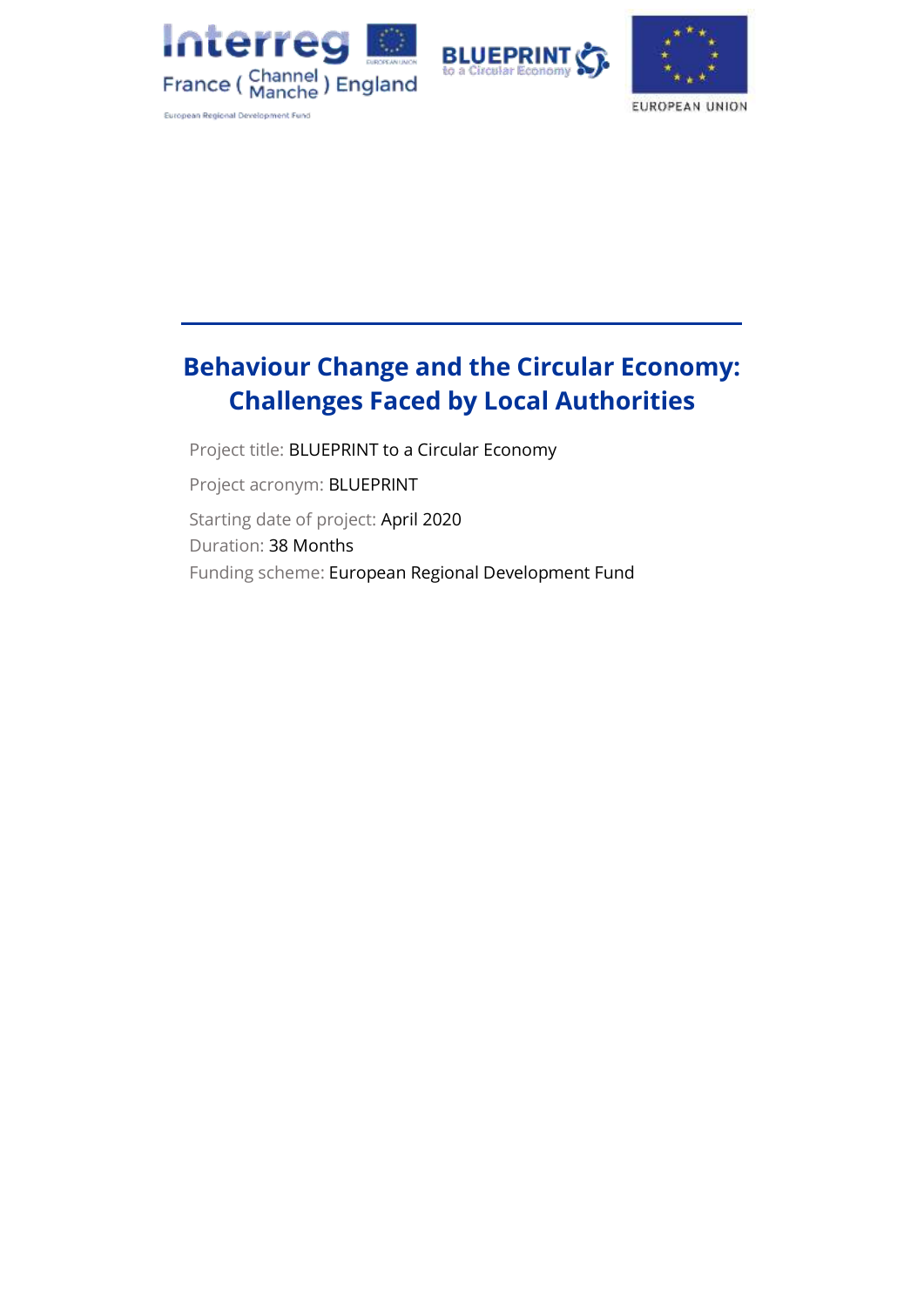





# <span id="page-1-0"></span>**Executive Summary**

Th[e BLUEPRINT to a Circular Economy](https://projectblueprint.eu/) Project is an Interreg-funded project with a total budget of €5.5M, of which €3.8M were contributed by [the European Regional Development Fund.](https://www.channelmanche.com/en/projects/approved-projects/blueprint-to-a-circular-economy/) Led by Essex County Council, it will help local authorities in France and England to implement a circular economy. Working with local authorities, social enterprises, schools and households, the project will unlock circular economy growth opportunities within [the France \(Channel\)](https://www.channelmanche.com/en/programme/eligible-area/) England (FCE) region.

This report provides an overview of specific activities, taken from the full version available on request, carried out between November 2020 and June 2021 (the first year period), and focuses on the following activity:

• An assessment of the challenges faced by **residents** in relation to waste reuse and recycling practices. This offers a better understanding of local blockers to a circular economy, referred to in section 1.2 "purpose of the project."

This approach offers a comprehensive understanding of the challenges and potential solutions to help local authorities accelerate towards a circular economy. Specific findings from **resident challenges** are summarised below.

## **Resident challenges**

A total of 2,544 residents completed the waste and recycling survey, and a further 39 individuals took part in focus groups. The results highlighted several barriers that residents face when it comes to waste and recycling.

Key challenges raised included:

- Perceived lack of information about local recycling;
- Lots of materials cannot yet be recycled;
- Uncertainty around how to reduce waste;
- Zero waste or packaging free items are expensive;
- Lack of skills or inability to repair items.

Every challenge presents an opportunity for local authorities to improve education and services around waste and recycling. In turn, these changes would ultimately help residents embed circular economy practices in their everyday lives. Based on the challenges raised above, the following recommendations are proposed:

#### **Education**

- Educate people on what items can be recycled in their local area, and provide clear information on items that can/cannot be recycled in each local authority to combat issues around contamination
- Use environmental messaging when encouraging people to recycle or cut down their waste
- Demonstrate 'easy switches' people can make to cut down on waste
- Provide clear and transparent communication about the recycling journey to increase trust and confidence among residents
- Engage with and encourage 'non-recyclers' to start separating their waste
- Upskill residents to repair a variety of items at home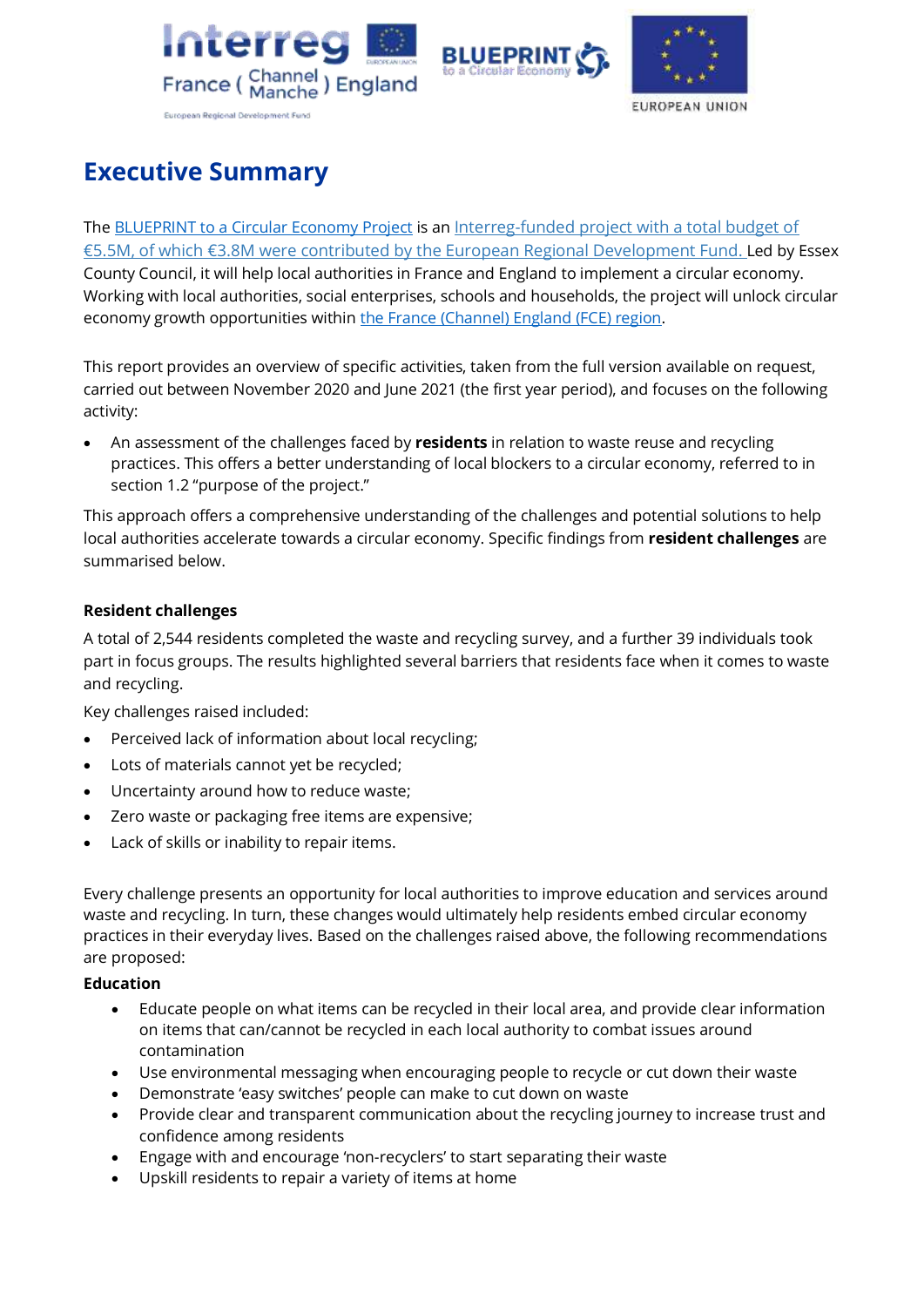





#### **Products**

- Ensure all items and packaging can easily be recycled or reused
- Work to make zero waste items or items with less packaging more affordable
- Design products that can be repaired easily

#### **Services**

- Improve recycling facilities in blocks of flats
- Make repair services more affordable and accessible to residents

The BLUEPRINT Project will suggest solutions based on real-life challenges faced by local authorities and residents when trying to reduce waste and increase recycling rates. This will be done through a series of behaviour change campaigns.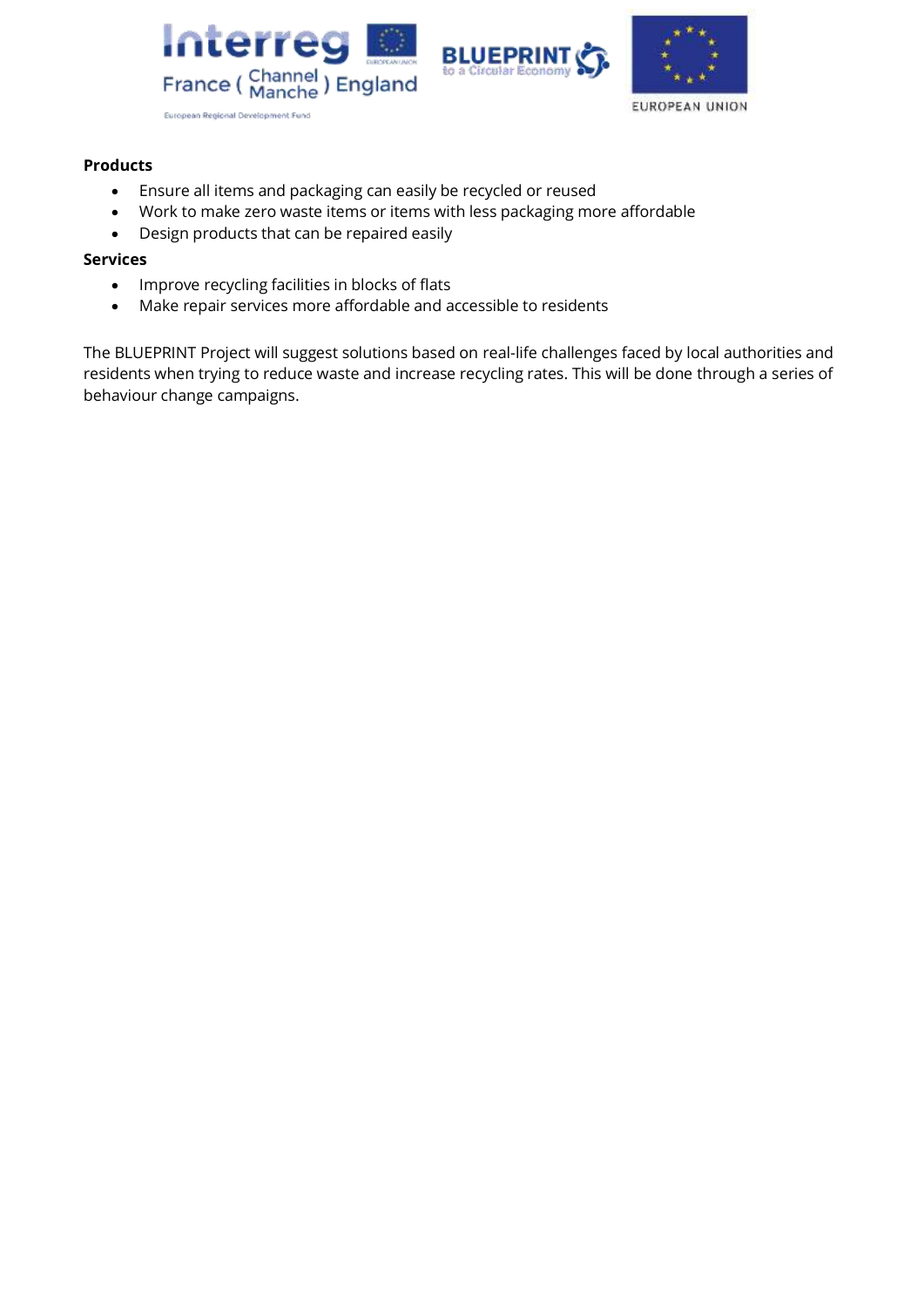





# Contents

|    | 1.1.   |  |  |  |  |  |
|----|--------|--|--|--|--|--|
|    | 1.2.   |  |  |  |  |  |
|    | 1.3.   |  |  |  |  |  |
| 2. |        |  |  |  |  |  |
|    | 2.1.   |  |  |  |  |  |
|    | 2.2.   |  |  |  |  |  |
|    | 2.3.   |  |  |  |  |  |
|    | 2.3.1. |  |  |  |  |  |
|    | 2.4.   |  |  |  |  |  |
|    | 2.4.1. |  |  |  |  |  |
|    | 2.4.2. |  |  |  |  |  |
|    | 2.4.3. |  |  |  |  |  |
|    | 2.5.   |  |  |  |  |  |
| 3. |        |  |  |  |  |  |
|    | 3.1.   |  |  |  |  |  |
| 4. |        |  |  |  |  |  |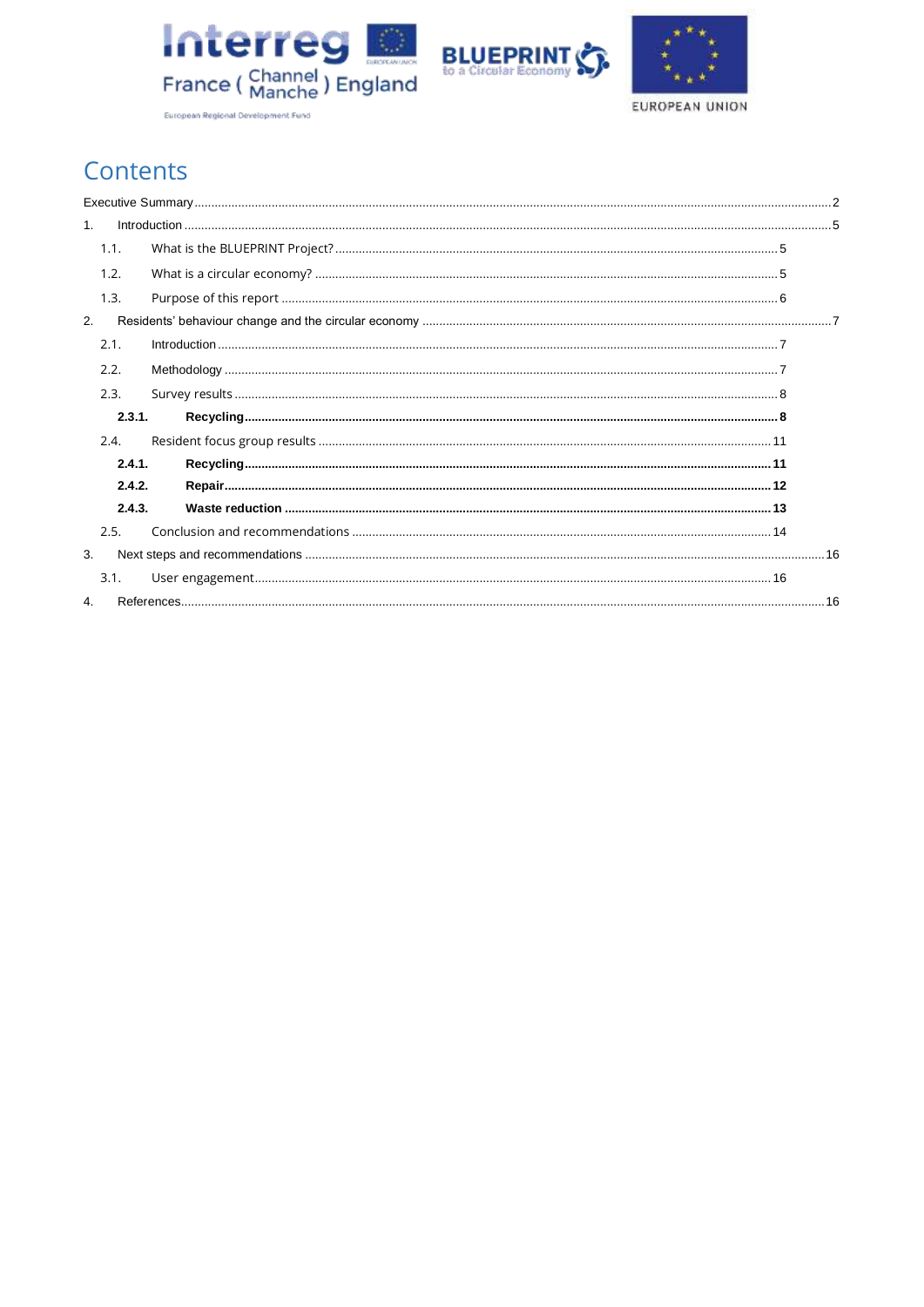





# <span id="page-4-0"></span>**1. Introduction**

## <span id="page-4-1"></span>**What is the BLUEPRINT Project?**

Th[e BLUEPRINT to a Circular Economy](https://projectblueprint.eu/) Project is an Interreg-funded project with a total budget of €5.6M, [of which the European Regional Development Fund contributed €3.8M.](https://www.channelmanche.com/en/projects/approved-projects/blueprint-to-a-circular-economy/) Led by Essex County Council and working with local authorities, social enterprises, schools and households, the project will unlock circular economy growth opportunities within the France (Channel) England (FCE) region. The project will create a:

- new BLUEPRINT to a Circular Economy Model (BLUEPRINT Model) to enable local authorities to initiate policies, strategies and approaches to transition to a circular economy;
- local authority management, monitoring and evaluation framework to evaluate performance based around the BLUEPRINT Model;
- cross-border network of local authorities who complete the BLUEPRINT training programme;
- social enterprise training scheme to help individuals to secure jobs in the circular economy sector;
- online accelerator cluster for social innovation, helping to accelerate the rollout of the social enterprise training scheme; and
- series of behaviour change campaigns, which will encourage 78,000 individuals to increase their recycling rates and reduce waste.

#### <span id="page-4-2"></span> $1.2.$ **What is a circular economy?**

Since the 2000s, numerous initiatives have appeared to exploit waste streams leading to the implementation of the circular economy concept. This concept is illustrated under different names (industrial ecology, industrial symbiosis, circular economy, cradle to cradle, etc) and different approaches that aim to optimise the circulation of materials in the economy to minimise inputs and waste. A circular economy also focuses on material cycles and prioritises the end-of-life or disposal of durable products, as opposed to short-lived products. It decouples economic flows from physical flows and emphasises the concept of longevity.

The circular economy has been defined by Eurostat (2019) as "aiming *to maintain the value of products, materials and resources for as long as possible by returning them into the product cycle at the end of their use, while minimising the generation of waste."' 1*

Another key definition is by the French ministry ADEME which defines the circular economy as *"an economic system of exchange and production which, at all stages of the life cycle of products (goods and services) aims to increase the use efficiency of resources, reduces environmental impacts, while developing the well-being of individuals". 2*

To summarise, the circular economy promotes the reuse, repair, refurbishment and recycling of products for as long as possible with minimal waste. The circular economy originated as an umbrella concept for

<sup>2</sup> "Économie circulaire", ADEME, <u><https://www.ademe.fr/expertises/economie-circulaire></u> (last accessed 10 August 2021).

<sup>&</sup>lt;sup>1</sup> "Circular Economy Overview", European Commission,<https://ec.europa.eu/eurostat/web/circular-economy> (last accessed 10 August 2021).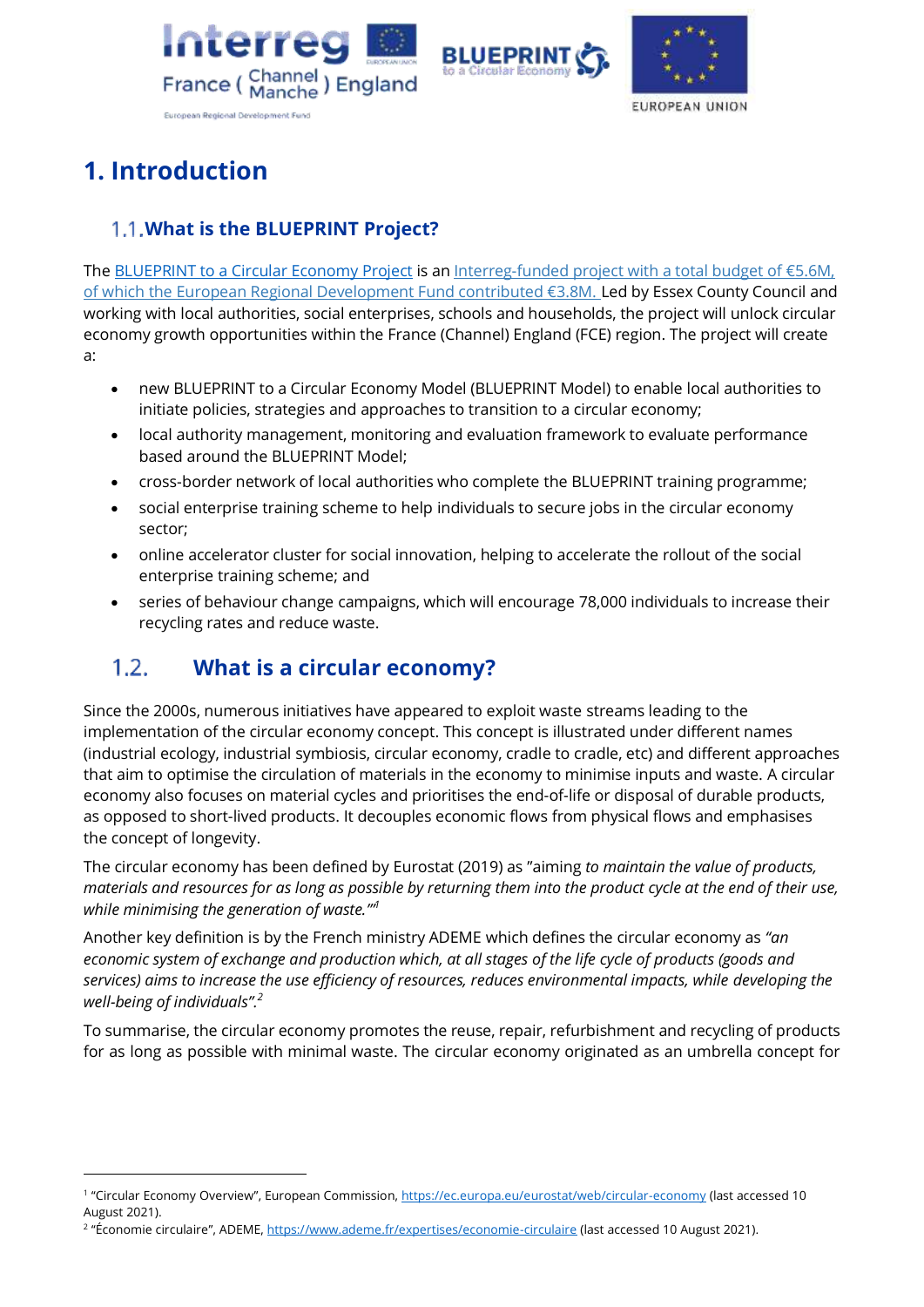

decoupling economic growth from natural resource use, thus creating low carbon societies.<sup>34</sup> It was first popularised by the Ellen MacArthur Foundation shown in Figure 1 to demonstrate how manufacturing loops can be closed to reduce the use of virgin materials.



Figure 1. Circular economy systems diagram (Ellen MacArthur Foundation, 2013)

#### <span id="page-5-0"></span> $1.3.$ **Purpose of this report**

The first step to creating the BLUEPRINT Model (defined in section 1.1) is understanding the current challenges in the FCE region that may hinder the implementation of circular economy practices. This report will outline those challenges and propose measures to solve them. It will draw on data and information provided by the following activity:

1. Resident survey and focus groups

A survey was used to gather valuable insight from residents in Essex, Kent and Peterborough on waste and recycling. Following this, a series of household focus groups were set up to further explore the challenges they face around waste, recycling and circular economy practices.

<sup>3</sup> "Indicators for a Circular Economy", European Academics Science Advisory Council, 2016,

[https://easac.eu/fileadmin/PDF\\_s/reports\\_statements/Circular\\_Economy/EASAC\\_Indicators\\_web\\_complete.pdf](https://easac.eu/fileadmin/PDF_s/reports_statements/Circular_Economy/EASAC_Indicators_web_complete.pdf) (last accessed 10 August 2021).

<sup>4</sup> "Circular Economy in Europe: Developing the Knowledge Base", European Environment Agency, 2016, <https://www.eea.europa.eu/publications/circular-economy-in-europe> (last accessed 10 August 2021).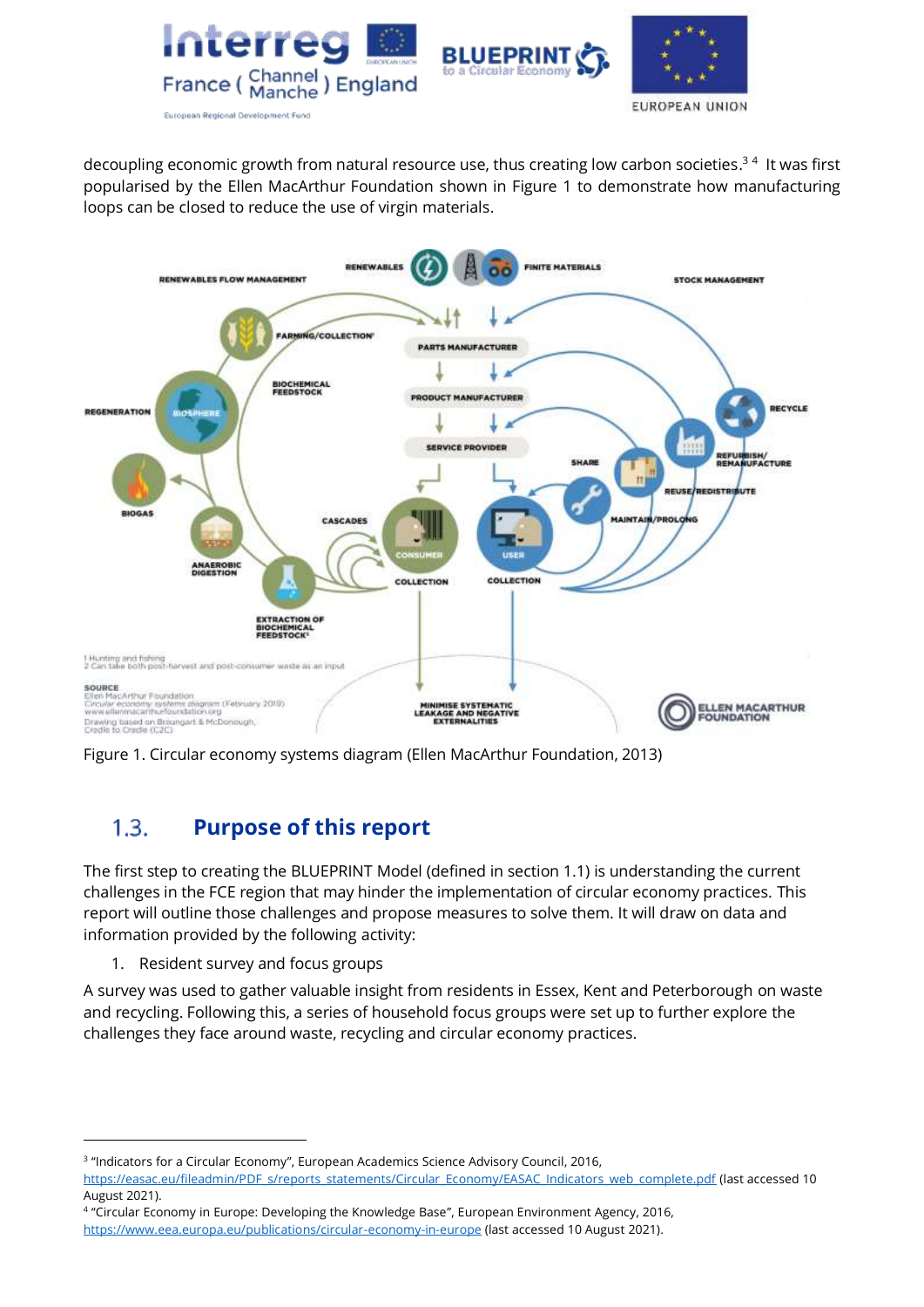



## <span id="page-6-0"></span>**2. Residents' behaviour change and the circular economy**

#### <span id="page-6-1"></span>**Introduction**  $2.1.$

Residents' behaviour relating to reducing, recycling and reusing waste is fundamental to a local authority's transition to a circular economy. Without 'buy-in' from residents, local authorities will struggle to increase recycling rates and embed circular economy practices. For this reason, stakeholders and residents in each local authority region were engaged to better understand the challenges they face around waste reduction, recycling and reuse.

#### <span id="page-6-2"></span> $2.2.$ **Methodology**

Essex County Council (ECC), Kent County Council (KCC) and Peterborough Environment City Trust (PECT) first created a survey for residents. The aim was to gain insight into recycling and waste reduction behaviours, the results of which could be used to highlight possible challenges faced by local authorities when implementing circular economy practices. Some of the survey results were also used to develop the household behaviour campaigns' programme.

The survey received 2,544 responses from residents. 78% identified as female, and almost 50% were aged between 45 and 64.

Following the survey, a series of resident focus groups were set up with residents in Essex, Kent and Peterborough. The aim of these sessions was to gain detailed insights about recycling, reuse and waste reduction behaviours from a small number of residents. Details of the focus group sessions are shown in Table 5.

| Project partner | Date     | Number of attendees |  |  |
|-----------------|----------|---------------------|--|--|
|                 |          |                     |  |  |
|                 |          |                     |  |  |
| ECC             | 07.05.21 | 3                   |  |  |
| <b>ECC</b>      | 10.05.21 | 4                   |  |  |
| <b>ECC</b>      | 11.05.21 | ⇁                   |  |  |
| PECT            | 04.05.21 | 5                   |  |  |
| <b>PECT</b>     | 06.05.21 | 4                   |  |  |
| PECT            | 12.05.21 |                     |  |  |
| PECT            | 13.05.21 | 2                   |  |  |
| KCC             | 26.05.21 | 4                   |  |  |
| KCC             | 27.05.21 | 5                   |  |  |
| KCC             | 28.05.21 | 4                   |  |  |
|                 | Total    | 39                  |  |  |

Table 5. Local authority focus group sessions

Focus groups were kept informal so that residents felt comfortable sharing their thoughts freely. Ahead of the sessions, ECC, KCC and PECT planned some high-level discussion points that covered recycling, waste reduction and reuse behaviours.

A key caveat with this section of the report is that most residents who completed the survey and who took part in the focus groups were already engaged in waste reduction and recycling behaviours. A lack of responses from residents who do not recycle meant that local authorities were unable to identify barriers that these residents face and may pose a limitation to the findings of this research.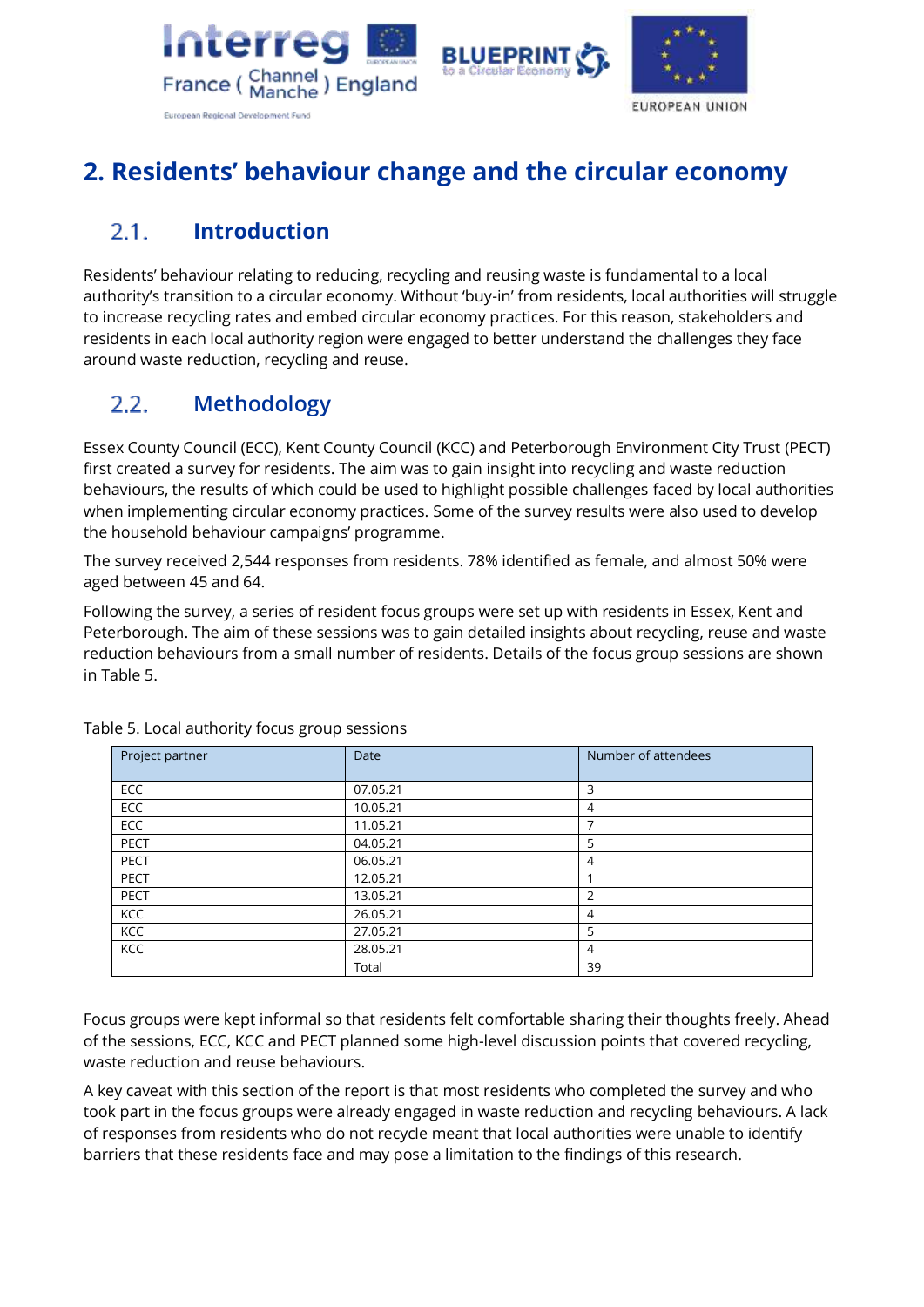





#### <span id="page-7-0"></span> $2.3.$ **Survey results**

## **2.3.1. Recycling**

<span id="page-7-1"></span>During the residents' survey 99% of respondents said they recycled. The most recycled items were cardboard and paper, with 99.6% of respondents claiming to recycle these materials. This was closely followed by tins and cans (98.1%) and plastic bottles (97.9%).

The least commonly recycled items were 'hard-to-recycle' materials that often require a separate collection or disposal from companies such as Terracycle. Only 23.3% of respondents claimed to recycle these materials. Items recycled are shown below in Figure 7.



Figure 7. Materials recycled at home by residents in Essex, Kent and Peterborough

1% of respondents said they do not recycle. Their main reasons were either a lack of space to store recycling at home, or lack of recycling infrastructure where they lived. Most of these residents lived in flats.

Some of the responses were:

*"The council does not collect recycling from the mobile home park where I live; just mixed rubbish." "We have no access to a recycling bin. They were removed about ten years ago."*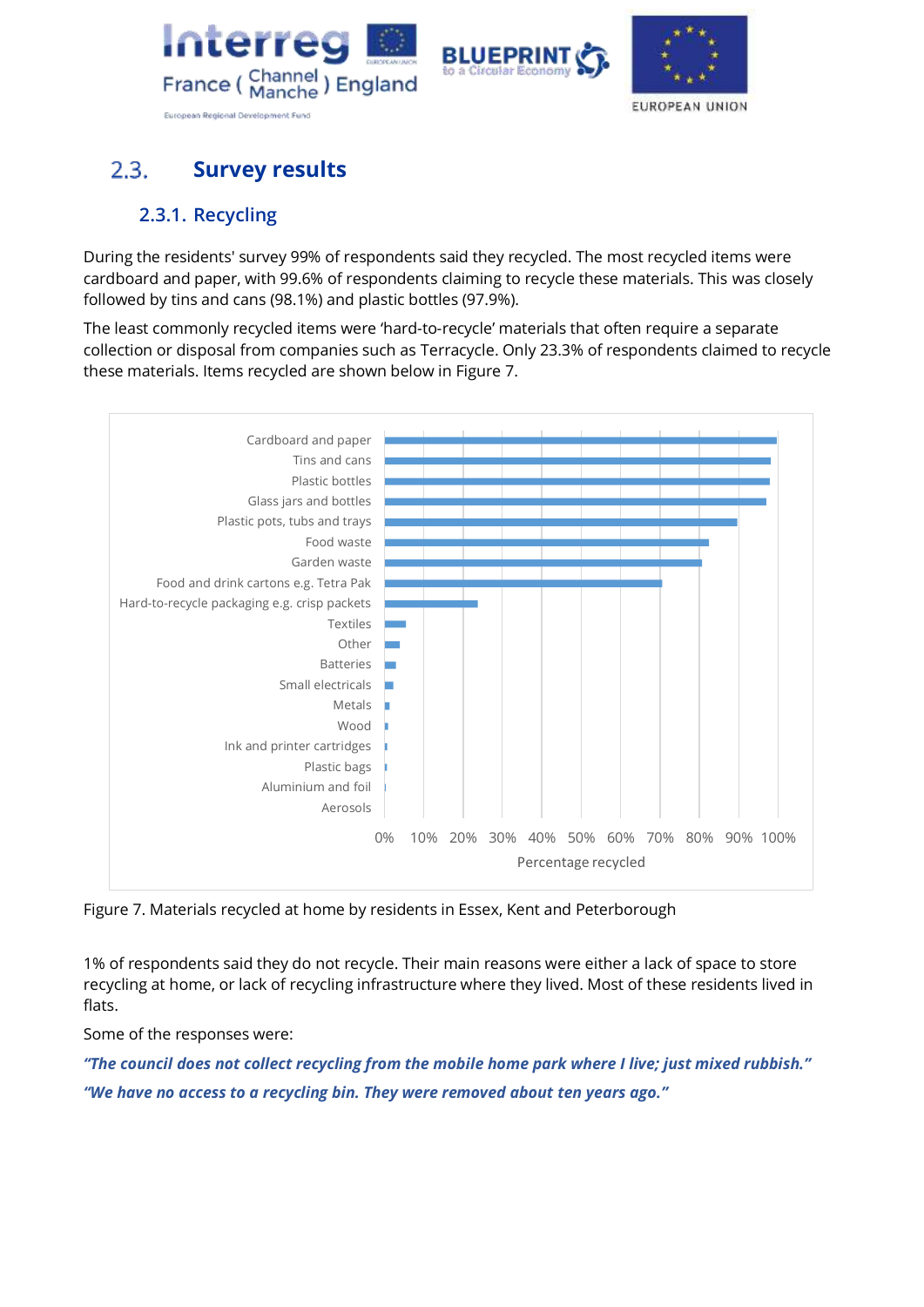

### **Why do people recycle?**

Residents were asked about their reasons for recycling, and the responses are shown below in Figure 8 Just under 50% of respondents claimed to recycle to protect the environment, whilst 32.5% wanted to send less waste to landfill and 16.5% felt a moral obligation to recycle.



Figure 8. Resident responses to why they recycle

Residents were also asked whether they actively try to increase the amount of waste they recycle, of which 94.2% responded positively.

Of those that said they did not, 48.3% said they were not sure what else they could recycle and 23.8% said they did not have space at home to store more recycling.



Figure 9. Reasons why residents do not recycle more than they already do

## **Waste reduction**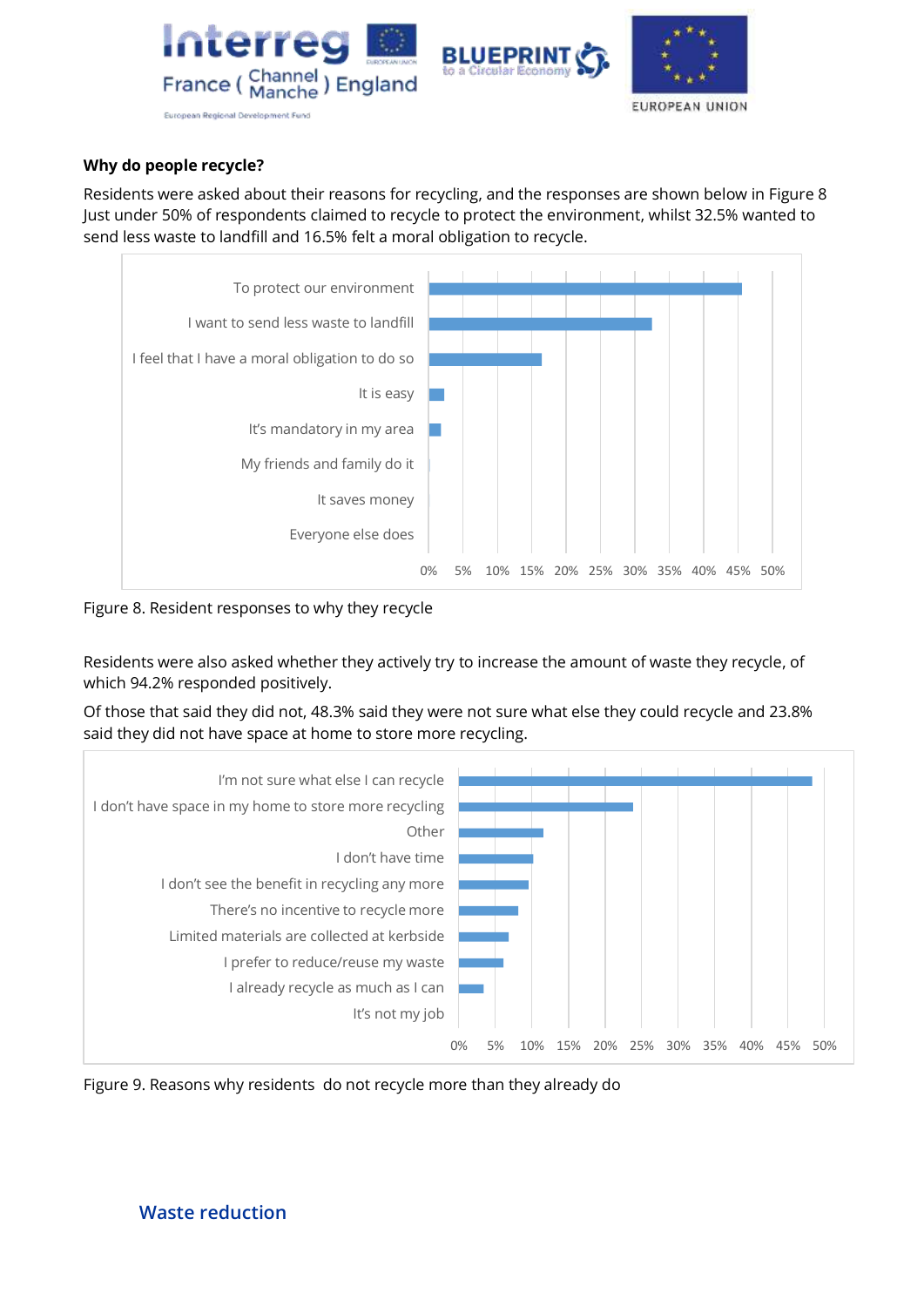

99.1% of respondents said that they take steps to reduce their waste. Respondents were presented with a list of 15 waste reduction steps and ranked how frequently they did each of these. The results are shown below in Table 6.

Table 6. Waste reduction actions (darker colour represents higher frequency)

| Action                                                                                              | All the time | Most of the time Some of the time Infrequently | <b>Never</b> |
|-----------------------------------------------------------------------------------------------------|--------------|------------------------------------------------|--------------|
| Buy food with less packaging                                                                        |              |                                                |              |
| Use a refillable water bottle instead of buying plastic bottles of water                            |              |                                                |              |
| Use a reusable coffee cup instead of disposable coffee cups                                         |              |                                                |              |
| Bring a reusable bag for shopping                                                                   |              |                                                |              |
| Use cloth nappies                                                                                   |              |                                                |              |
| Use reusable sanitary products                                                                      |              |                                                |              |
| Use reusable tubs and containers for storing food or for lunches                                    |              |                                                |              |
| Cut down on bathroom plastics by using bars of soap or solid shampoo/conditioner                    |              |                                                |              |
| Use washable cloths instead of disposable wipes                                                     |              |                                                |              |
| Cook with leftovers                                                                                 |              |                                                |              |
| Shop at zero waste/refill shops                                                                     |              |                                                |              |
| Donate/sell unwanted clothes and items instead of putting them in the bin or taking them to the tip |              |                                                |              |
| Look for second-hand clothes/items instead of buying new                                            |              |                                                |              |
| Compost                                                                                             |              |                                                |              |
| Borrow items/tools I need instead of buying new                                                     |              |                                                |              |

### **Why do people cut down their waste?**

Residents were asked about the main reason for reducing their waste (Figure 10). 56.1% of respondents claimed to reduce their waste to protect the environment, whilst 24.5% wanted to send less waste to landfill and 15.1% felt a moral obligation to reduce waste. These are also the top three reasons as to why people recycle.



Figure 10. Reasons why people reduce their waste

Respondents were also asked about the challenges they face when cutting down on waste. The most common challenge (61%) was struggling to find low waste/zero waste alternatives to everyday items. 40% also said that zero waste items or items with less packaging were expensive.

The 'not relevant' category included responses relating to recycling issues, such as not all plastics being recyclable, or their local council not collecting certain materials at kerbside. The fact respondents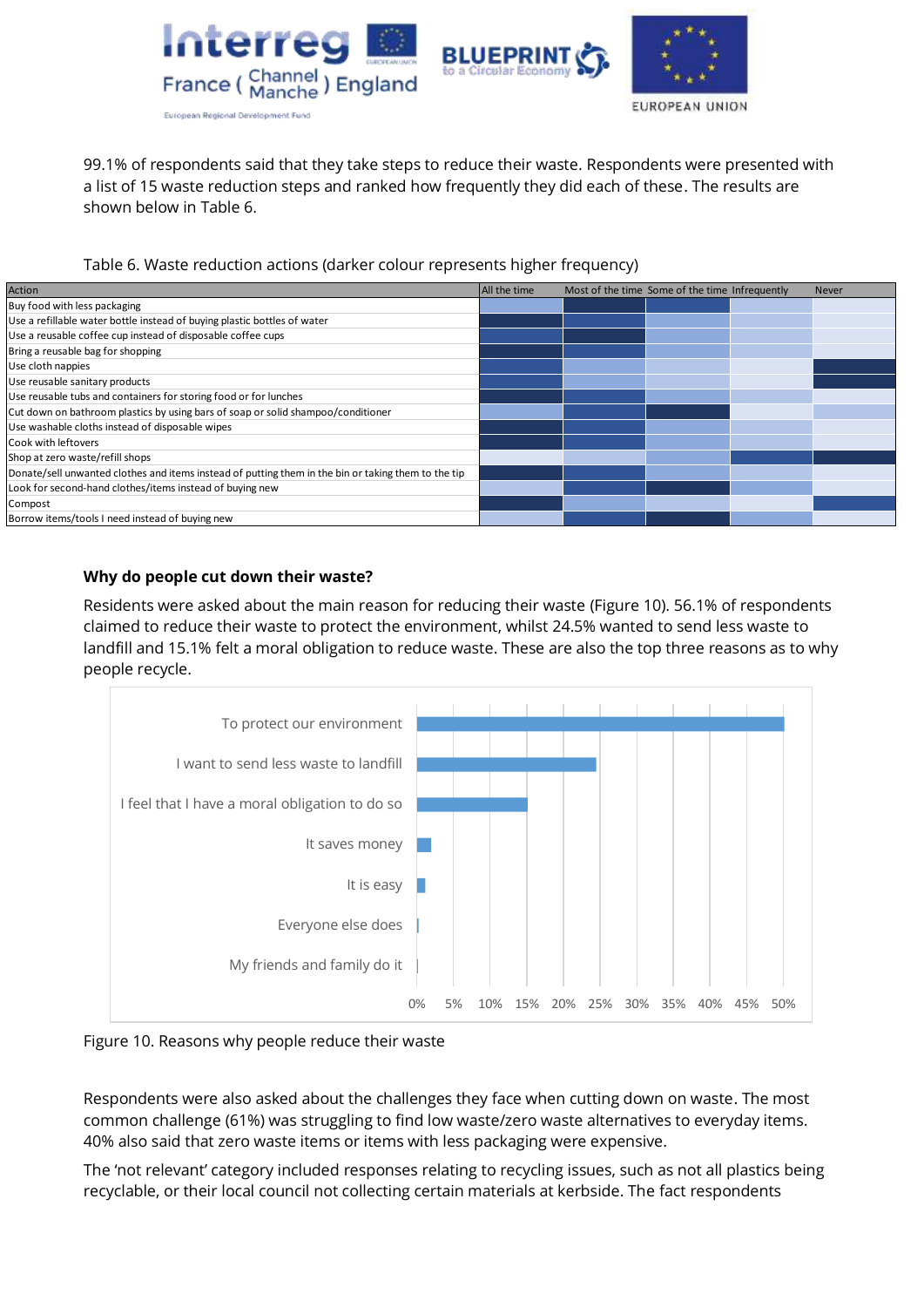

## responded to waste reduction questions with recycling-related answers suggests residents view recycling as a waste reduction method.



Figure 11. Challenge people face when reducing their waste

Respondents' reasons for not taking steps to reduce their waste are shown in Figure 12. The results were mixed, but the most common reasons included uncertainty around how to reduce waste and that residents have no justification for not taking steps to reduce their waste.



<span id="page-10-0"></span>Figure 12. Reasons why people do not take steps to reduce their waste.

#### **Resident focus group results**  $2.4.$

## **2.4.1. Recycling**

<span id="page-10-1"></span>Using an icebreaker activity, focus groups participants were asked how they would dispose of different household items. Most residents knew to recycle simple items such as plastic bottles, whereas there were some conflicting responses to items such as food and drink cartons and crisp packets. Some people would put them in the recycling bin, whereas others would go out of their way to use a Terracycle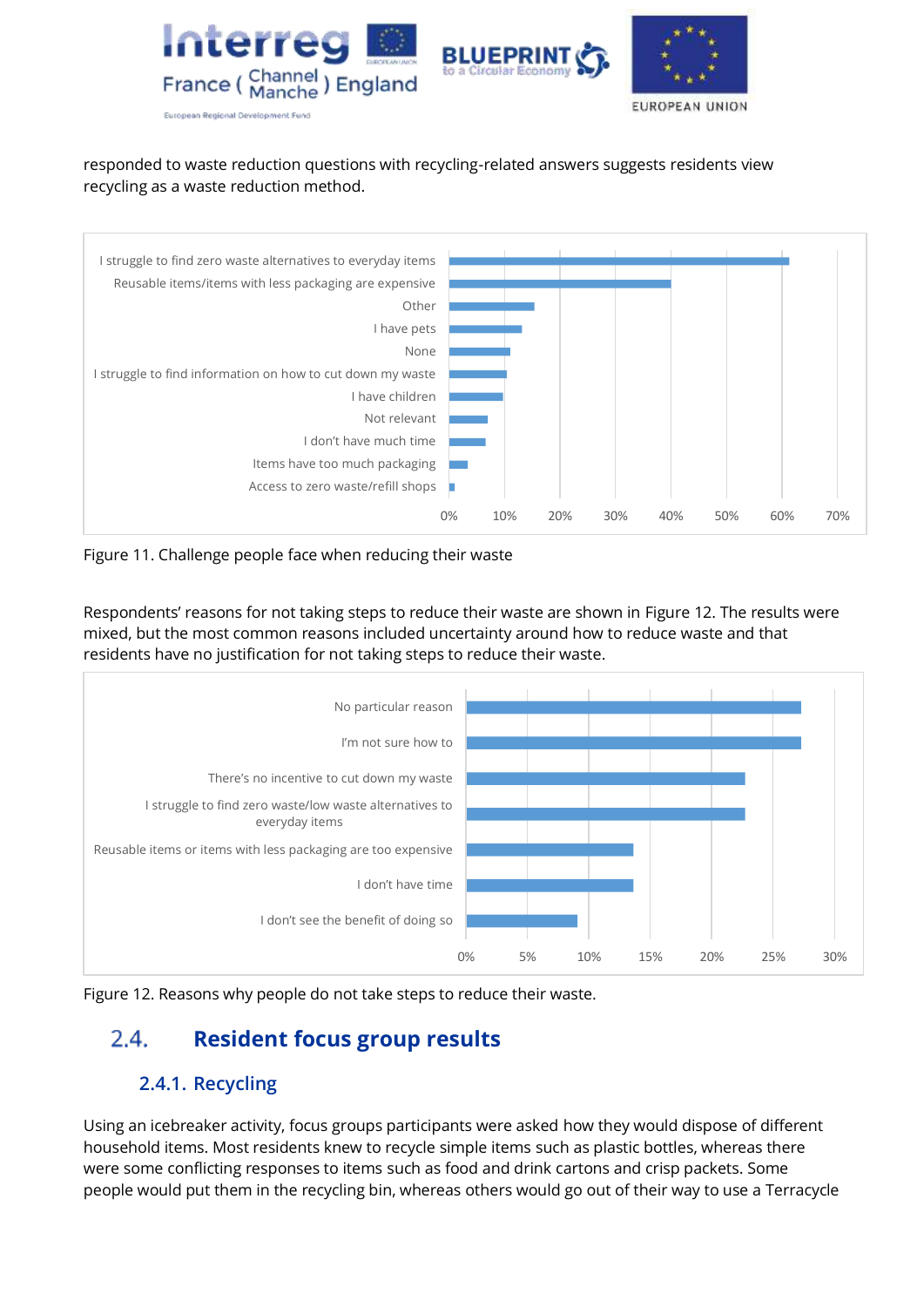



collection point. Where there was uncertainty, most residents would default to putting items in the general waste bin.

Most residents claimed to take electrical items to the local recycling centre, but a few did mention repair services, or trying to repair the item themselves.

In some cases, this icebreaker activity brought up discussions around the recycling journey, and whether or not local authorities send all waste to landfill or incineration, regardless of residents' recycling efforts.

### *"I have heard people say that they think the rubbish goes in the same end point regardless of whatever bin it goes in." – Peterborough resident*

It was evident that residents were seeking greater transparency around the waste journey, as well as reassurance that their waste gets recycled.

There was also some discussion around reuse, with several residents using buying and selling sites like eBay, Facebook and Freegle/Freecycle. Most residents claimed to use charity shops and selling sites for getting rid of unwanted clothing, or, as a last resort, textile recycling facilities like bring banks. Residents also claimed to use charity shops or selling sites for items such as old books and toys.

### **What do you find difficult about recycling?**

The focus groups also explored barriers residents may face when it comes to recycling. A key theme was confusion around what items can or cannot be recycled, with residents citing a lack of information from their local authority, or confusing recycling information on packaging. Some residents said that, if they were in doubt, they would simply put the item in the recycling bin, regardless of whether the material was recyclable. On the other hand, many people claimed to just put items in the black bin if they were unsure whether it could be recycled.

Another common barrier was packaging, with particular frustration around food packaging typically being unrecyclable.

#### *"We preferred to put things in the recycling bin if we were in doubt, but then we realised that that just contaminates batches. Now if we are in doubt, we put in the general waste bin." – Peterborough resident*

Some of the residents involved in the focus groups live in blocks of flats. Concerns were raised that there seemed to be high levels of contamination in communal bin stores, owing to residents not recycling correctly. This often led to further discussion around the fact that not everyone recycles the correct materials or recycles at all. A resident from Kent claimed that they faced difficulties with their own family members who did not put the right items in the right bins.

<span id="page-11-0"></span>Finally, residents discussed the barrier of recycling inconsistency across the country and within individual local authorities. Residents did not understand why recycling facilities varied from place to place and highlighted that this often adds to the general confusion around recycling. Some residents from Peterborough also mentioned changing recycling rules, such as keeping caps on plastic bottles and cleaning recycling before putting it in the bin.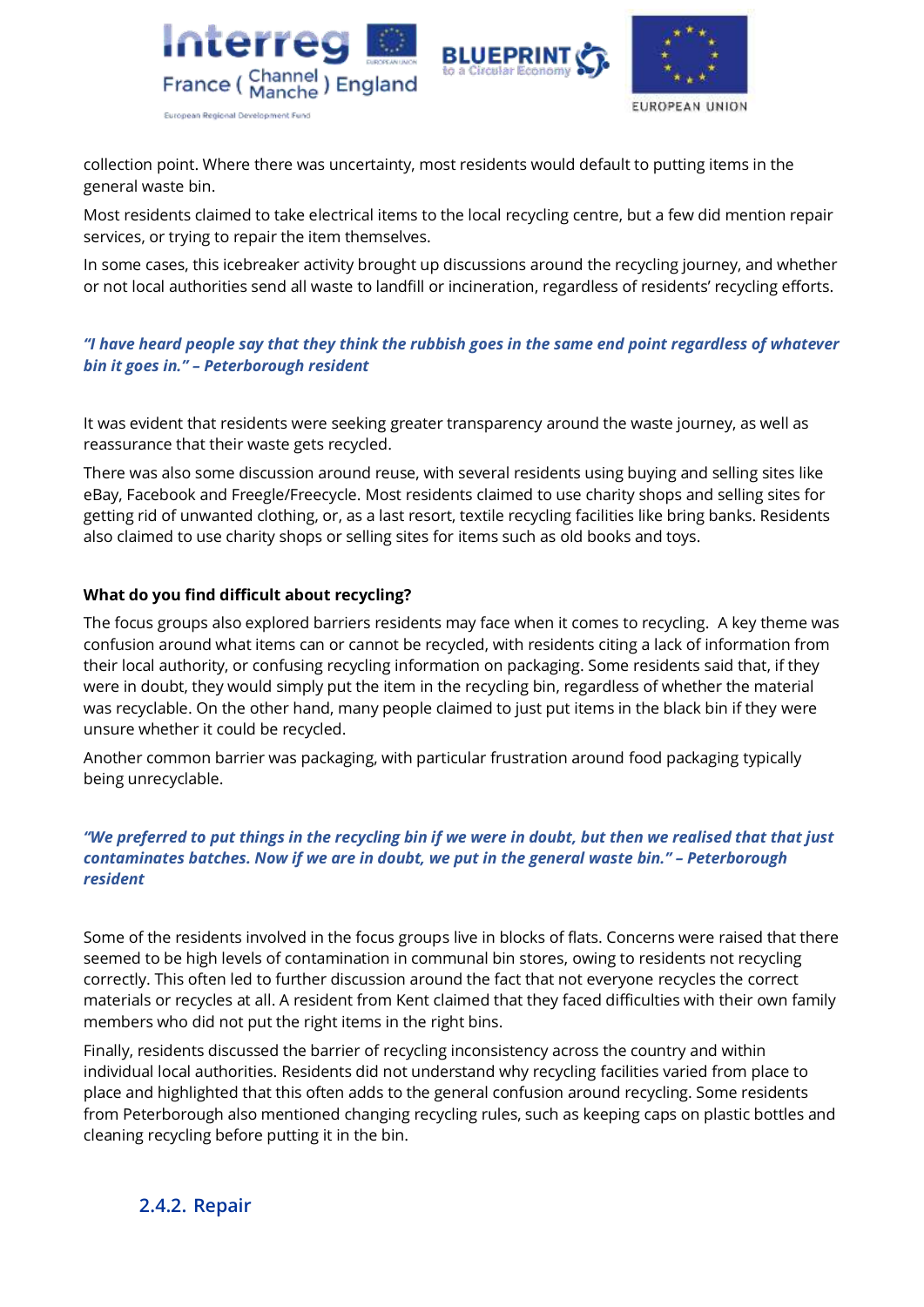





#### **Have you ever repaired something instead of throwing it away?**

Since repair is a vital part of the circular economy, residents were asked whether they had explored repair options instead of simply disposing of items.

Residents generally felt that repairing clothes was straightforward, especially when it came to mending a button or fixing a tear. Several residents cited learning these skills from older family members, and that fixing clothes was something they had always done. An older resident from Essex claimed that they had grown up reusing and repairing, and that it was simply 'a way of life'.

#### *"I've invested in a proper sewing kit to repair clothes." – Kent resident*

On the other hand, people cited a lack of skills and safety concerns around repairing electrical items. Some residents had used internet resources such as YouTube to find out how to repair items. In general, however, people were not as confident with electricals as they were with textiles.

Residents also flagged that some electrical items simply cannot be repaired at home due to lack of spare parts or the need for specialist equipment.

#### *"…I would not touch anything electrical though, I'm not qualified. I would not know what I was doing. It can be quite dangerous. Clothes, yes." – Peterborough resident*

The financial viability of repairing items was also discussed, with several residents claiming that it was often cheaper or better value for money to simply replace a broken item than use a repair service. However, residents seemed genuinely interested in repairing items, particularly as an alternative to disposing of them.

### <span id="page-12-0"></span>*"I'm part of the younger generation; eco-friendly was not really a 'thing' in school…I do not know how to repair items but would love to find out."– Essex resident*

## **2.4.3. Waste reduction**

#### **What comes to mind when you think of waste reduction?**

Residents were encouraged to reflect on waste reduction. They discussed specific actions they take to reduce waste, such as using reusable water bottles, growing their own food in the garden, and buying second-hand items. One resident from Peterborough said that they were aware of zero waste behaviours but acknowledged that the extent of implementation comes down to time, convenience and lifestyle.

#### *"People become fixated on things like buying metal replacements rather than using up what they've got. They feel like they need to go out and buy something, which is really the antithesis of waste reduction." – Peterborough resident*

Several residents understood the term "waste reduction" to encompass a general reduction in consumption of products. In some instances, participants were prompted to discuss "zero waste living". The consensus was that, although waste-free living is appealing in theory, it is often not practical.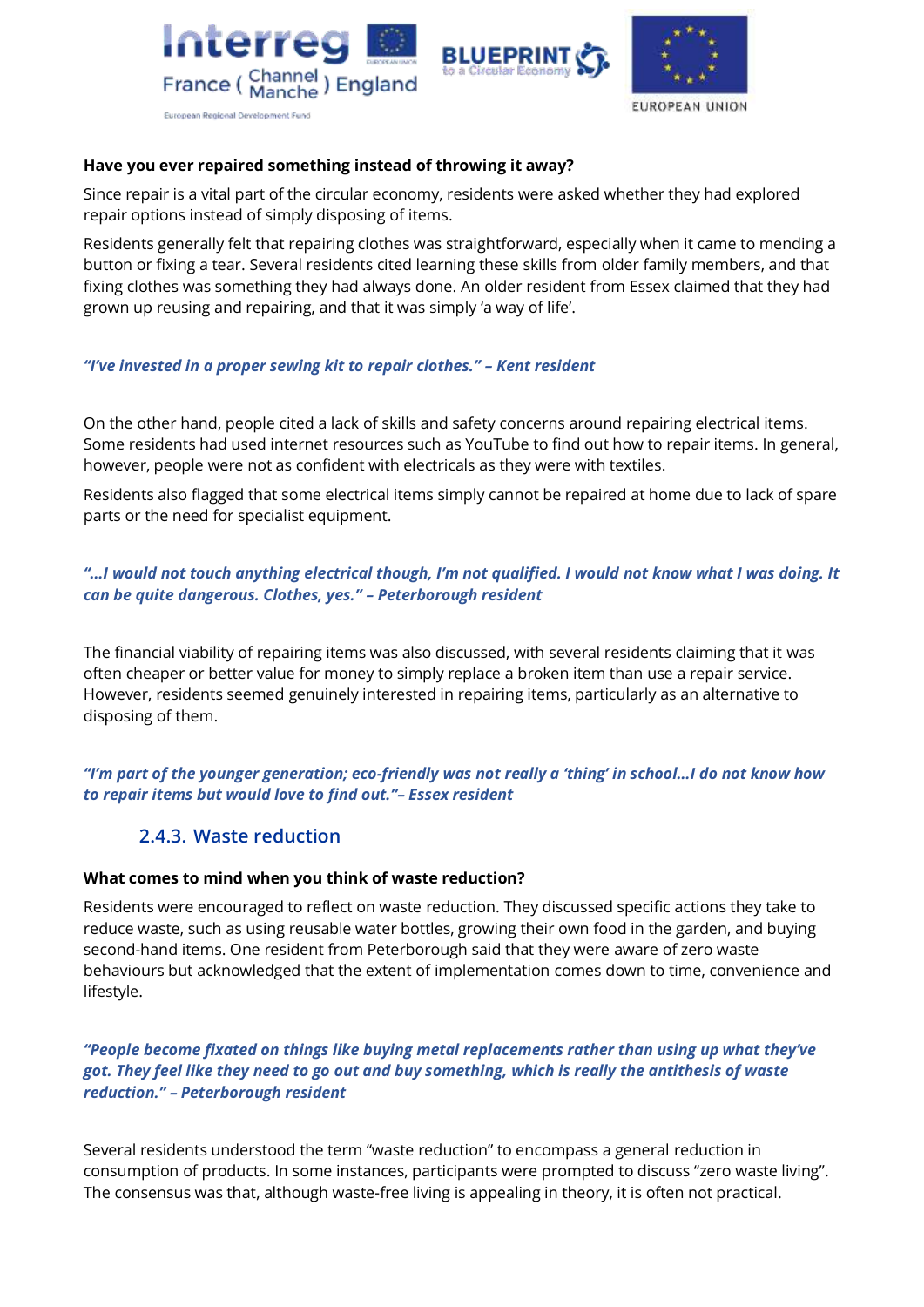





### **What do you find difficult about reducing waste?**

Residents were asked to discuss the barriers they face around waste reduction. Many flagged excess packaging, especially on food and from online delivery companies such as Amazon. They said that, in many cases, waste was hard to avoid.

*"I enjoy reading the paper, but I'm not interested in the sports sections. It would be great if I could only get the pages I'm interested in, so the others are not wasted." – Essex resident*

Residents were also prompted to discuss refill shops, with several claiming they were too expensive to use on a regular basis. One resident stated that refill shops can be hard to access for those without a car, as customers have to bring lots of glass jars and containers. A couple of residents, however, claimed to use refill and zero waste shops on a regular basis.

Some residents addressed the need for systemic change — involving businesses, residents and local authorities — to significantly cut down on waste. It was also suggested that people need to see best practice from local authorities and central government, and that change should not just be the responsibility of residents. In some sessions, there was discussion about reducing waste and being overwhelmed by the volume of information and conflicting advice.

*"… you have to prioritise what's more important to you: that it's not made from plastic but might have come from further away, or that the item is produced locally. If you're simply trying to do a good job, it gets a bit overwhelming. Your interest starts to wain and you just make the changes that are easiest." – Peterborough resident*

#### <span id="page-13-0"></span> $2.5.$ **Conclusion and recommendations**

Overall, 2,544 residents were engaged through the waste and recycling survey, and a further 39 people through the focus groups. The results highlighted several challenges that residents face regarding waste and recycling.

#### **Key challenges raised in the survey:**

- Only 23% of respondents recycled 'difficult-to-recycle' items that often require a separate collection.
- Lack of recycling facilities in flat blocks.
- 61% said they struggle to find zero waste alternatives to everyday items, and zero waste items or items with less packaging are more expensive.
- Some people are not sure how to cut down their waste.
- Some people view recycling as a waste reduction method.

#### **Key challenges raised in the focus groups:**

- Scepticism around the recycling journey and what happens to our waste, and a general lack of trust from residents.
- Confusion over what items can/cannot be recycled.
- Residents do not feel confident to repair electrical items.
- Repairing items is often not financially viable, and many items are not made to be repaired.
- Living waste-free is not seen as practical or achievable.
- Refill and zero waste shops are often more expensive than regular supermarkets.
- Some waste feels unavoidable like packaging.

#### **Recommendations**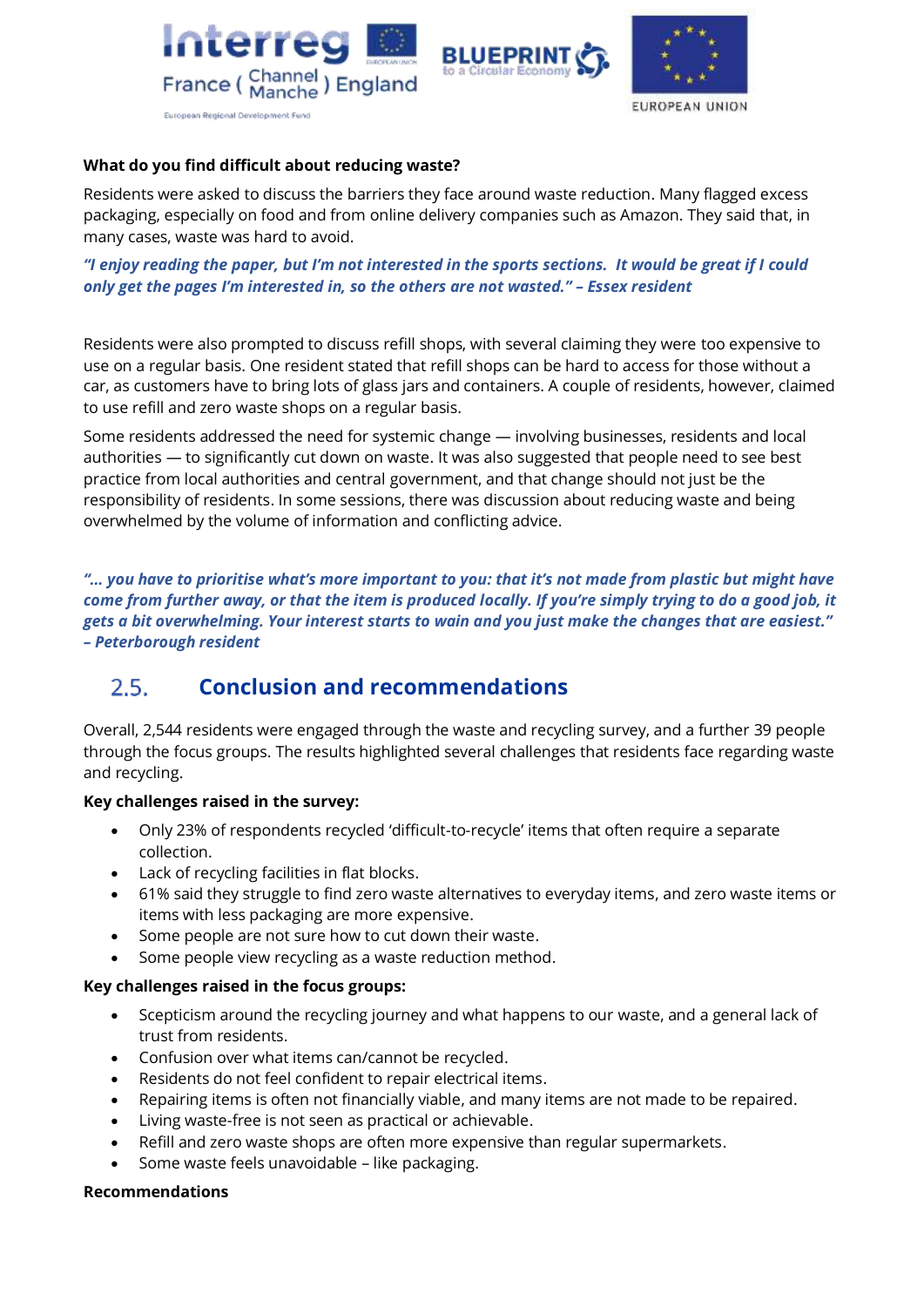





Every challenge presents an opportunity for local authorities to improve education and services around waste and recycling. In turn, these changes would ultimately help residents embed circular economy practices in their everyday lives. Based on the challenges raised, the following recommendations are proposed:

### **Education**

- Educate people on what items can be recycled in their local area and provide clear information on items that can/cannot be recycled in each local authority to combat issues around contamination.
- Use environmental messaging when encouraging people to recycle or cut down their waste.
- Demonstrate 'easy switches' people can make to cut down on waste.
- Provide clear and transparent communication about the recycling journey to increase trust and confidence among residents.
- Engage with and encourage 'non-recyclers' to start separating their waste.
- Upskill residents to repair a variety of items at home.

#### **Products**

- Ensure all items and packaging can easily be recycled or reused.
- Work to make zero waste items or items with less packaging more affordable.
- Design products that can be repaired easily.

#### **Services**

- Improve recycling facilities in blocks of flats.
- Make repair services more affordable and accessible to residents.

Finally, a key point to note is that 99% of respondents who took the survey claimed to recycle, meaning results do not represent the thoughts of 'non-recyclers' and disengaged residents. Furthermore, respondents may have inflated their responses (i.e., claimed to recycle more than they do) as they may have assumed local authorities were looking for positive responses.

The focus groups posed a similar challenge, as only residents who had an interest in waste and recycling took part in the sessions.

Moving forward, it is imperative that local authorities find ways to engage with residents who do not actively recycle or reduce their waste, as this is where interventions can have the most significant impact.